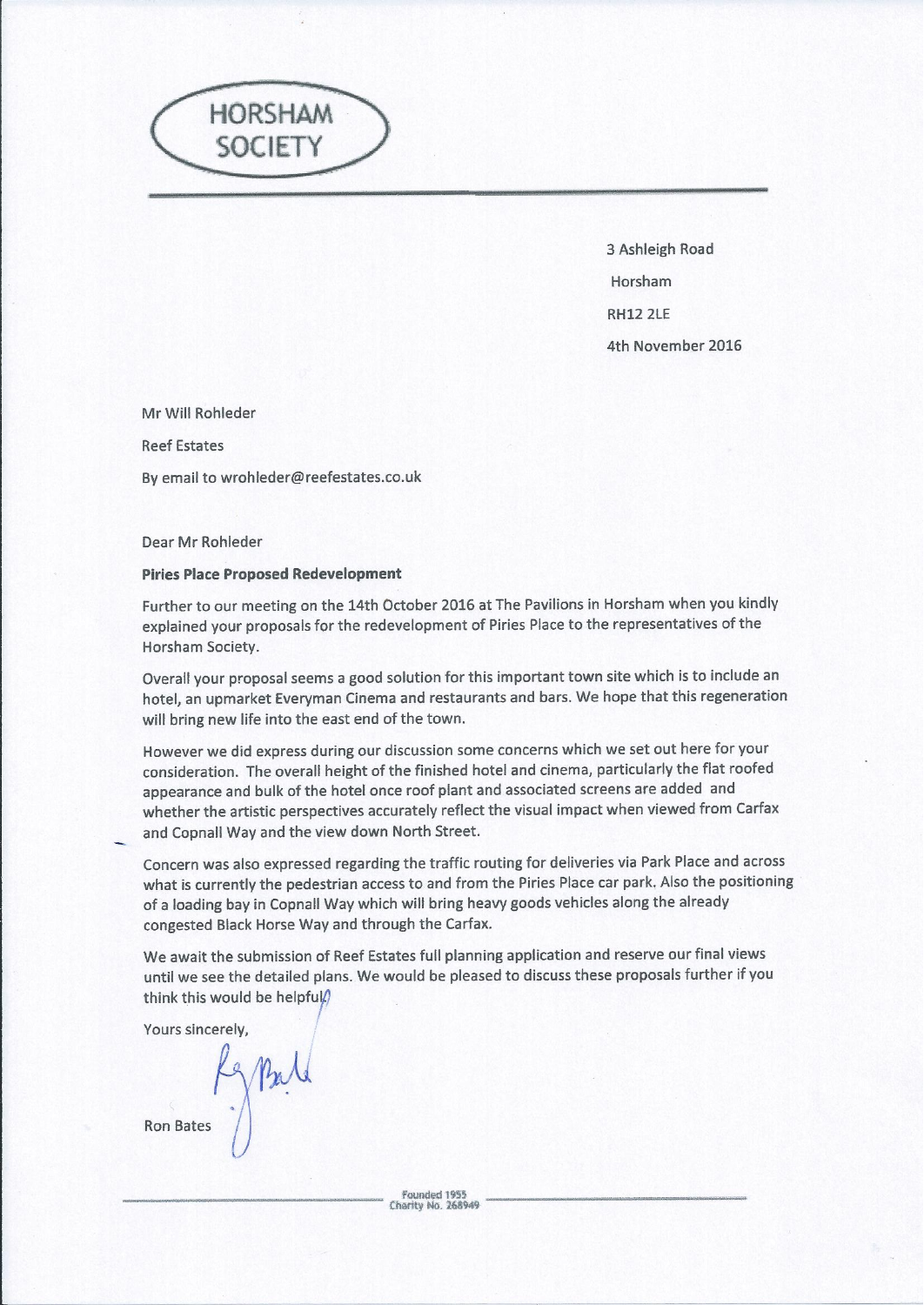Dear Ron,

Thank you for your letter and trust you are well.

We are currently working closely with the Councils officers on façade treatment. As you can appreciate we went through an intensive few months agreeing the design concept and material pallet with the Council and their team and we feel content that we have a design that fits in well with the conservation area and our development plans for Piries.

We realise this is a highly emotive subject and we would welcome your initial comments however as you can appreciate everyone has a different views on what the scheme should look like. My contact details are below and please do not hesitate to contact me.

Best wishes, Will WILL ROHLEDER

Dear Will,

Thank you for your well wishes.

The Horsham Society have again reviewed your Piries Place hotel proposal and our concerns as to its box like image from all directions remain.

The proposed hotel structure does not blend in with the surrounding buildings which have pitched roofs and mansards. To illustrate our thoughts rather than write many words we attach a sketch that tries to demonstrate our thoughts.

If you consider a meeting would help, we would be pleased to have this discussion.

Kind regards and best wishes, Ron Bates